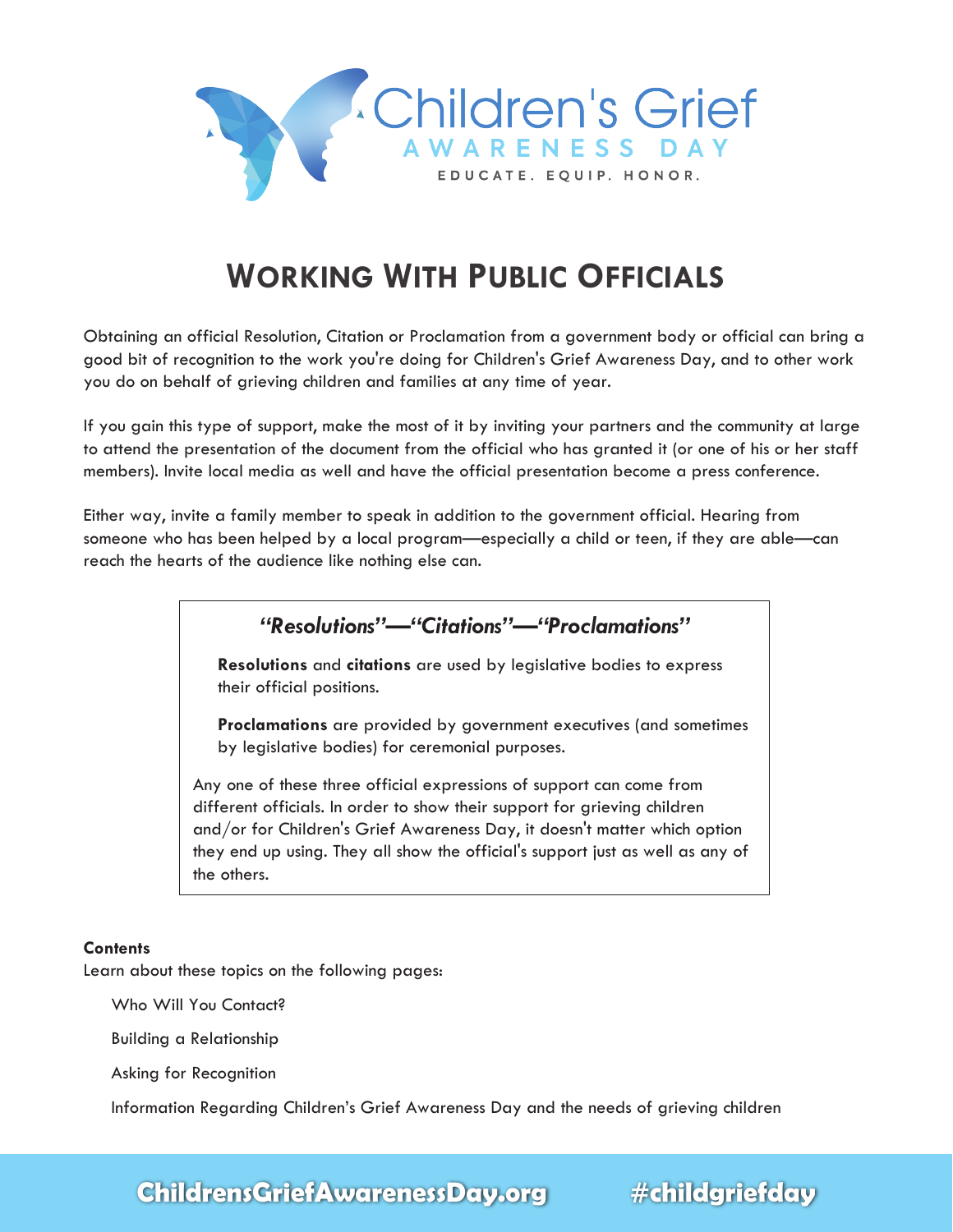## **WHO WILL YOU CONTACT?**

**Decide which officials to approach.** Before you can do anything else, you have to know who you will be working with. Elected officials are busy people with a lot of requests from constituents. Thankfully, most have talented staff members who do much of the work around constituent requests. At the same time, it is important to identify the official(s) most likely to support your cause. In thinking through who to ask, it may be helpful to ask these questions:

- Does anybody at our organization (staff, volunteer or board member) have a connection to an elected official?
- Is there an elected official with a history of supporting causes like ours?
- Who is the local official serving the area in which the program resides?
- Who is most likely to be sympathetic to our cause?

**What if you don't know who the local representatives are?** To learn who your elected officials are at the state, county and local levels, you can gather quite a bit online. Use search terms (with your zip code or geographic name filling in the blanks) such as *"state legislator \_\_\_\_\_\_"*, or *"city council \_\_\_\_\_\_\_"*, etc.

You can also connect with the leadership of the various bodies you want to work with, including the president of the state senate, the speaker of the house, or the head of city council. You can also reach out to executives (mayors, governors or county executives).

**Make contact with office staff.** Once you have identified the elected official you'd like to approach, find his/her office contact information and contact the official's office staff.

- When you call, briefly explain why you are calling and ask for advice on how to work with the official to get a local proclamation. (If somebody from your organization has a pre-existing contact with the official or his/her staff, it may be beneficial to ask for an introduction to be made on your behalf, or to have that person on the call with you for introductions.)
- Be prepared to make a case for the need for support for grieving children because some people are unaware of the need for such efforts.
- If the response is positive (or neutral) follow up with a thank you email and some information supporting your cause.
- Also be prepared that although not common, you may not get a supportive response. Remember that these are busy officials with many different requests and philosophies. Don't get discouraged. Try another official. In general, public officials tend to be supportive of the efforts of their constituents.
- Most officials who agree to write an official statement of support will need further information. Since they're not experts in this area, they'll need information about Children's Grief Awareness Day, about your program, and about the needs of grieving children. See the *"Information Regarding Children's Grief Awareness Day and the needs of grieving children"* section of this document for more specifics; also see the sample Resolutions, Citations and Proclamations included at the end.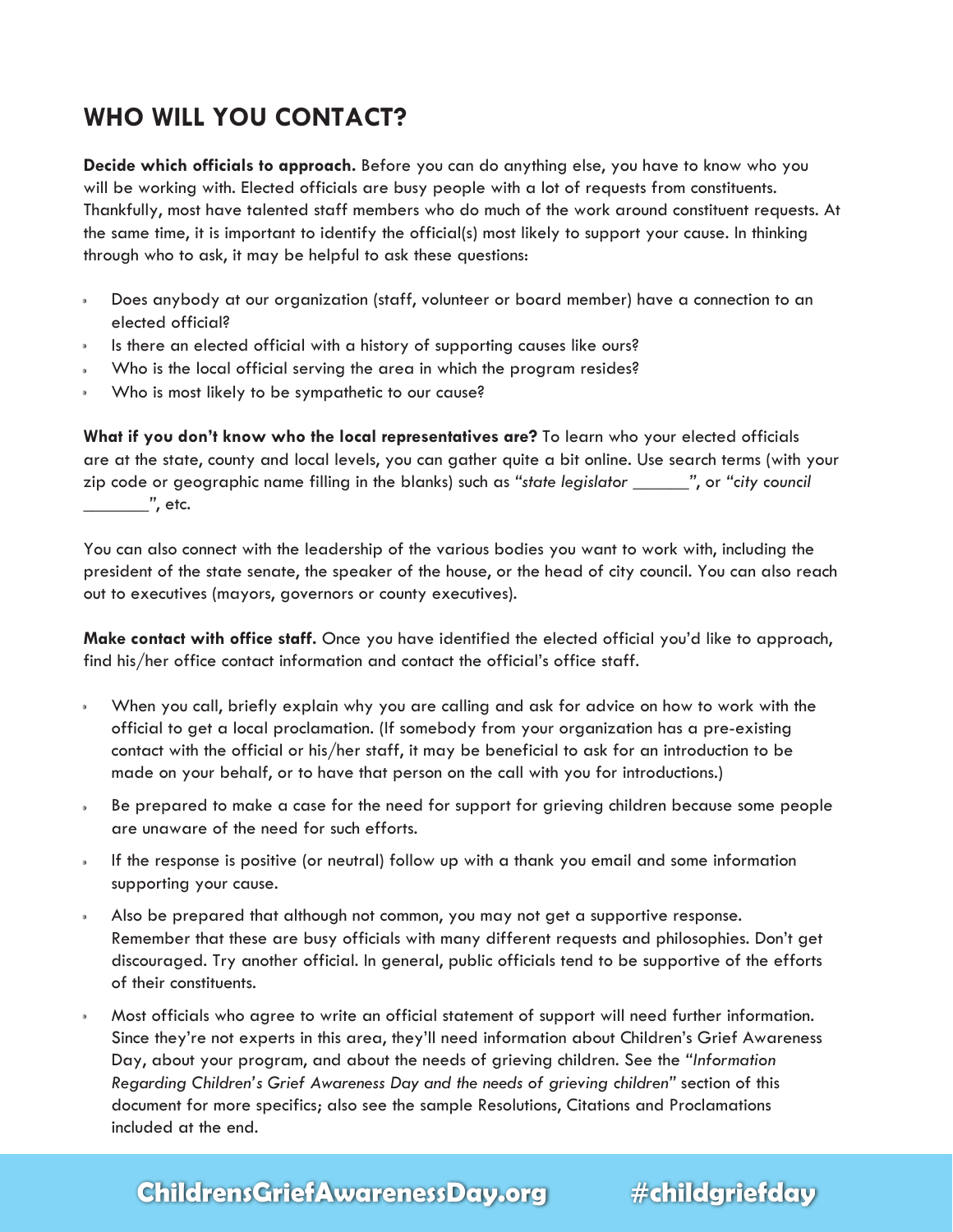### **BUILDING A RELATIONSHIP**

- **Relationships.** There is a much greater probability of gaining an official expression of support regarding Children's Grief Awareness Day from any level of government if you have some kind of relationship with the government official.
- **Learning about grieving children.** Through this ongoing relationship, the official (and their staff) can ò. get to know you better, and they will also be afforded the opportunity to understand the issue of grieving children in a much deeper way—something that can help in many other ways throughout the year.
- **Initial meeting.** Reach out and ask for an initial meeting with the person you want to build a relationship with in order to explain your program and how it benefits the community. Use the opportunity to bring up the idea of supporting your efforts on Children's Grief Awareness Day.
- **Events.** Keep in touch by inviting him or her to any events you are holding, at any time throughout the  $\mathbf{r}$  year. Invite them to participate (rather than simply attending). Even if they themselves can't make it, they may wish to send a representative, who would also be a good person to get to know.
- **Advance notice.** Give as much advance notice as possible for any meeting or event—schedules get booked quickly, and various bodies are not always in session.
- **Continue the relationship.** These relationships should be cultivated over years, although there's no  $\mathbb{R}^+$  problem if Children's Grief Awareness Day is used as the occasion to initiate contact. The important thing is to keep the relationship going.

#### **ASKING FOR RECOGNITION**

Ask for a Proclamation, Citation or Resolution from your local or state officials recognizing the importance of and need for the day of recognition:

- **Your program.** Explain your own program, and how it impacts your (and their) local or regional ö. community.
- **Awareness Day.** Explain Children's Grief Awareness Day, the fact that it is a nationwide initiative, and the number of other states or localities where the Day has been officially recognized.
- **Your community.** Put a local spin on Children's Grief Awareness Day by tying it back in to your D. program and to the elected official's constituency, using statistics about the need in your community.
- **Stay in contact with the individuals moving the proclamation forward.** These are busy offices and ò. it is possible for something to be put on the back burner if larger, more pressing issues must be dealt with. Keep building the relationship with the official's staff; they may be able to support you beyond this one request. If things fail to move forward, find the balance of gentle reminders without becoming too intrusive to keep the document from falling between the cracks.
- **Thank all who helped, no matter the outcome.** After the document is delivered, remember to thank all who took part in getting it passed. This is an excellent opportunity to create a sustained relationship with your local officials. And if it didn't work this time around, thank everyone you worked with for their time and effort, and keep the communication open for next time.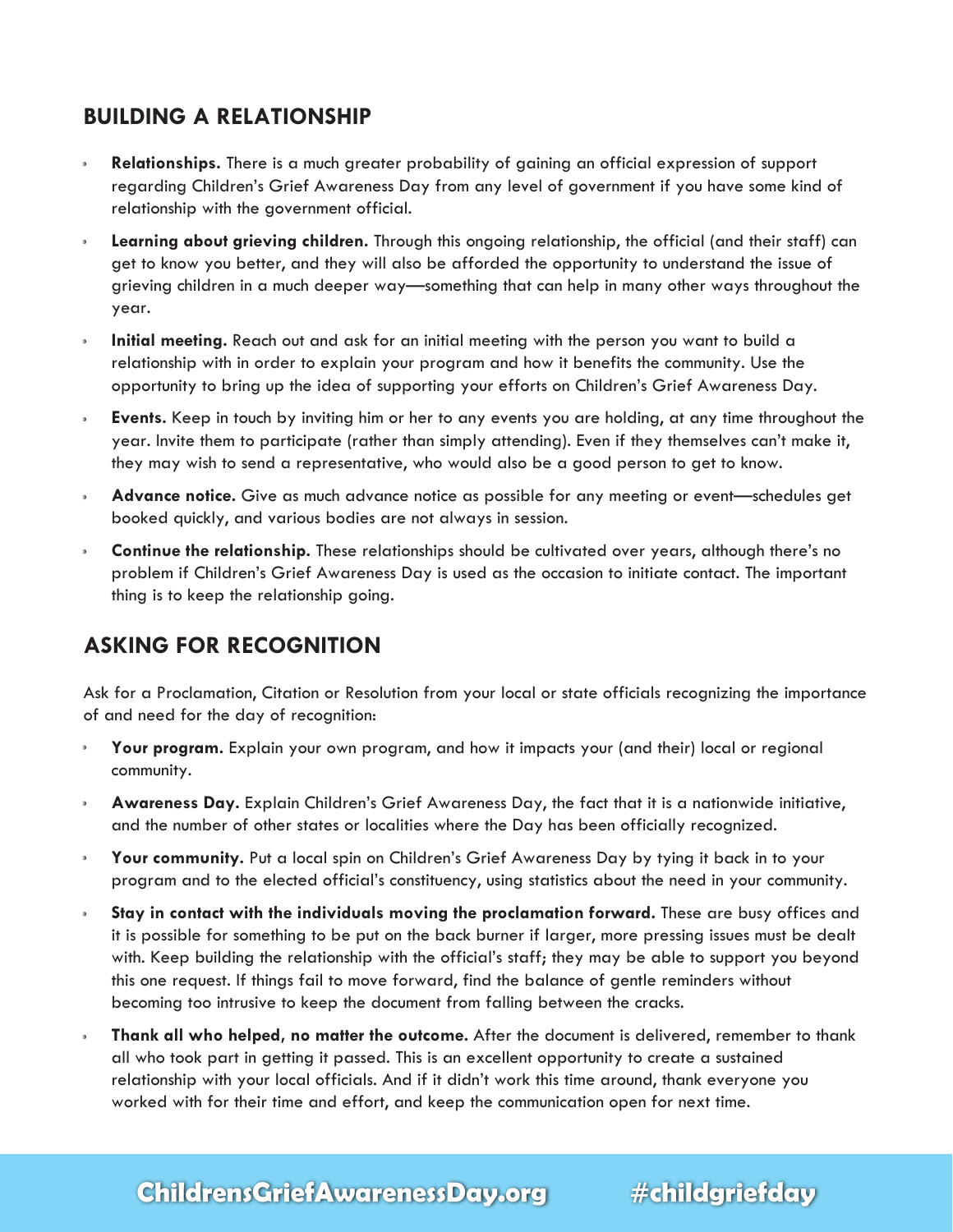**Planning an Event.** Plan a local event marking Children's Grief Awareness Day and invite your local government officials to attend. Some examples of the type of activities that can build awareness about the needs of grieving children can be found in the Children's Grief Awareness Day website.

- **Contact local media.** You may get interest from your local media about the event you're holding, especially if an elected official will be in attendance. Media coverage is a win/win situation—
	- **Elected official.** It's good for the official to be seen doing something supportive of the local community and of children in need. They deserve the credit, and beyond that, it never hurts to get good publicity; they may also become examples to other officials in other areas.
	- **Your program.** It's good for your program to gather more attention, and it's good for awareness to be raised on behalf of grieving children, in your neighborhood and across the nation.
- **Let us know.** If you do have a local event or get local official support, please let us know so that we can include your efforts in our communications and give credit to your organization, to the community, and to the elected official.

### **INFORMATION REGARDING CHILDREN'S GRIEF AWARENESS DAY AND THE NEEDS OF GRIEVING CHILDREN**

You may be asked by the elected official you're working with for information which they will need in order to base their Resolution/Citation/Proclamation on. Or you might ask them yourself if they would like this information, once they've made it clear that they intend to go forward with the process.

They generally appreciate getting something like this, as they're not experts in the subject they wish to support. Obviously, though, what you provide to the elected official are only suggestions. The finished product is theirs to write. In general, they would need some background information on:

- The needs of grieving children
- **How your organization helps to meet these needs**
- What Children's Grief Awareness Day is

The following bullet points touch on the first and third of these areas; you should add further points to specify how you are involved in the issue in your community or region. Choose the ones that seem most applicable to your (and your official's) situation, or perhaps allow them to choose what they want to from among the bullet points.

#### **The Needs of Grieving Children**

- One in five children in the United States will experience the death of someone close to them by age 18.
- One in 20 children in the United States will experience the death of a parent by age 18.
- 1.9 million youngsters under age 18 have lost one or both parents.
- Approximately 73,000 children die every year in the US; 83 percent of those have surviving siblings.